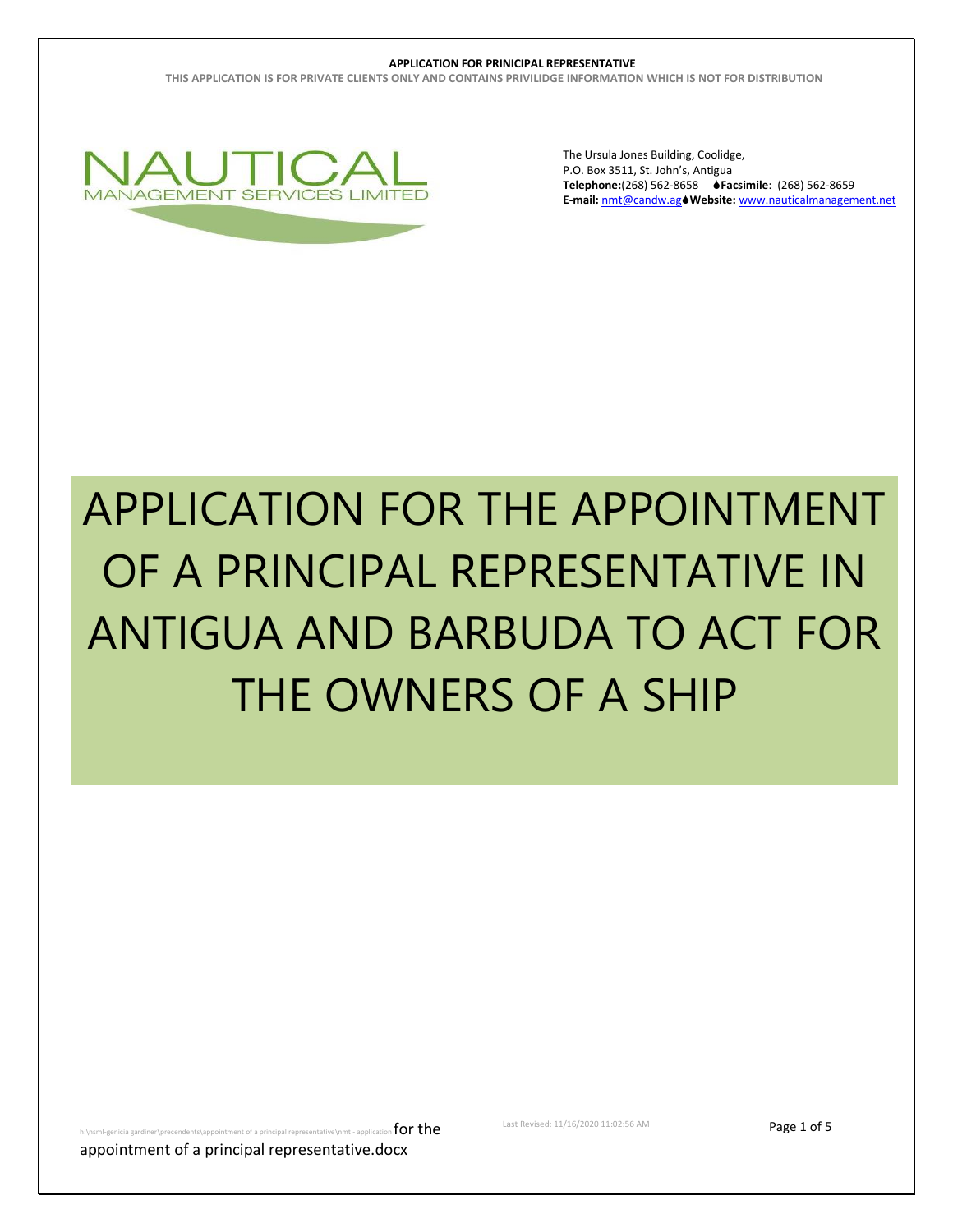**THIS APPLICATION IS FOR PRIVATE CLIENTS ONLY AND CONTAINS PRIVILIDGE INFORMATION WHICH IS NOT FOR DISTRIBUTION**

# **SECTION 1. INSTRUCTIONS FOR COMPLETING THIS FORM**

Section 11 of the Antigua and Barbuda Merchant Shipping Act, 2006, as amended, provides that a ship shall upon application be registered as an Antigua and Barbudan ship by its owners once the ship is one which the Safety of Life at Sea (SOLAS) Convention applies and the owner of the ship has appointed a principal representative in Antigua and Barbuda. Nautical Management Services Limited ("NMSL") as a licensed corporate management and trust services provider pursuant to the Corporate Management and Trust Services Providers Act, offers the services of being a principal representative to owners of ships. It is, therefore, obligatory for NMSL to ask certain questions prior to the appointment of a principal representative to safeguard both its own and its clients' interests. This information is required for NMSL purposes only and will be held in the strictest confidence. Further, under the laws of Antigua and Barbuda, subject to certain exceptions, it is a criminal offence for any person to release confidential business information without clients' consent. Therefore, the information provided in this application and its supporting documents are also subject to attorney/service provider/client privilege.

To expedite your request for the registration of a principal representative in Antigua and Barbuda to act on behalf of the owners of a ship for all matters to secure compliance pursuant to the Antigua and Barbuda Merchant Shipping Act,2006 as revised, complete this form in **BLOCK LETTERS** and send by email or fax to the NMSL consultant assigned to you. This form must be submitted with all the requisite supporting documentation indicated in specific areas of the form. Any information provided on additional sheets must be signed and dated. Where there is a question which is not applicable, please write "N/A" beside the question. **\*Denotes that this information must be provided to NMSL.** All dates must be completed in the form: Day/Month/Year. **The signed original of this form together with the supporting documentation must be sent by mail or courier to the address provided above**. Should any assistance be required for completing this form contact the consultant assigned to you.

| <b>Date of Application:</b>                                                                                              |                                                                                                                                                       |  |  |  |  |  |
|--------------------------------------------------------------------------------------------------------------------------|-------------------------------------------------------------------------------------------------------------------------------------------------------|--|--|--|--|--|
| <b>SECTION 2. TYPE OF OWNERSHIP</b>                                                                                      |                                                                                                                                                       |  |  |  |  |  |
| 2.1. TYPE Of OWNERSHIP*                                                                                                  |                                                                                                                                                       |  |  |  |  |  |
| The requirements to appoint Nautical Management Services Limited as your principal representative. Indicate by selecting |                                                                                                                                                       |  |  |  |  |  |
| one of the below type of ownership.                                                                                      |                                                                                                                                                       |  |  |  |  |  |
| Individual                                                                                                               | For individual, the name must be written as shown on Government issued Identification.                                                                |  |  |  |  |  |
| Company/Corporate<br><b>Entity/Foreign Maritime Entity</b>                                                               | For partnership/Incorporation the proposed name must be identical to name on Certificate of<br>Registration or Incorporation of the original company. |  |  |  |  |  |
| 2.2. Name of Individual/Company or Corporate Entity                                                                      |                                                                                                                                                       |  |  |  |  |  |
| Name:                                                                                                                    |                                                                                                                                                       |  |  |  |  |  |
|                                                                                                                          |                                                                                                                                                       |  |  |  |  |  |
| 2.3. PURPOSE OF REGISTRATION*                                                                                            |                                                                                                                                                       |  |  |  |  |  |
|                                                                                                                          | In the space below, provide NMSL with information on the purpose of the registration as to the activities or goods to be traded.                      |  |  |  |  |  |
|                                                                                                                          |                                                                                                                                                       |  |  |  |  |  |
|                                                                                                                          |                                                                                                                                                       |  |  |  |  |  |
| 2.4. Information on Vessel                                                                                               |                                                                                                                                                       |  |  |  |  |  |
| Name of Ship:                                                                                                            | Type of Ship and IMO Number:                                                                                                                          |  |  |  |  |  |
|                                                                                                                          |                                                                                                                                                       |  |  |  |  |  |
| Name of Owner when registered under A&B:                                                                                 | <b>Address of Owner(s):</b>                                                                                                                           |  |  |  |  |  |
|                                                                                                                          |                                                                                                                                                       |  |  |  |  |  |

ment of a principal representative\nmt - application  $\mathop{\text{for the}}$ 

Last Revised: 11/16/2020 11:02:56 AM **Page 2 of 5** 

appointment of a principal representative.docx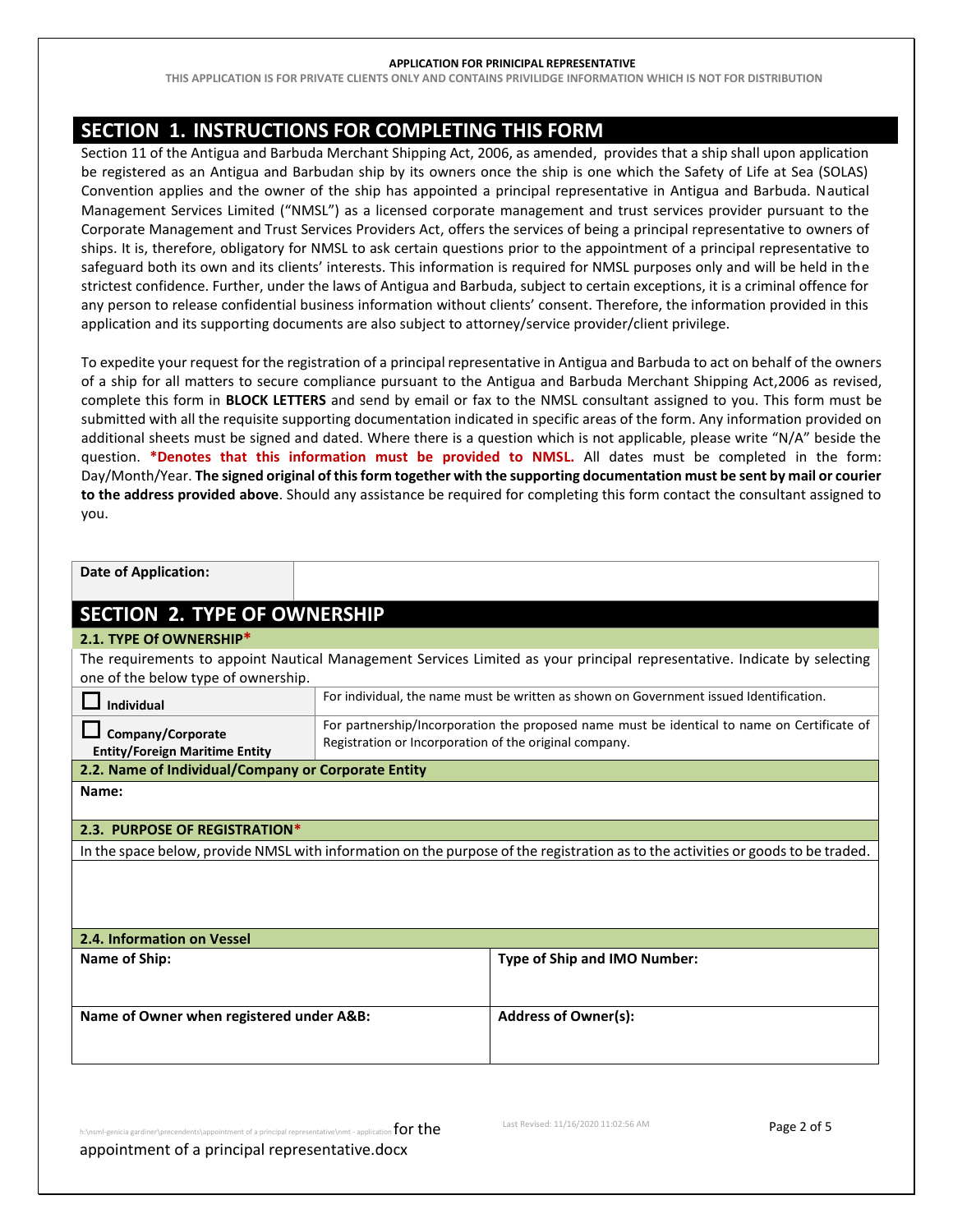**THIS APPLICATION IS FOR PRIVATE CLIENTS ONLY AND CONTAINS PRIVILIDGE INFORMATION WHICH IS NOT FOR DISTRIBUTION**

| 2.5. CORPORATE DOCUMENTS*[FOR COMPANY/CORPORATE ENTITY/FOREIGN MARITIME ENTITY ONLY]<br>For the Registration of Partnership & Incorporation the following corporate documents must be submitted to NMSL (if<br>documents are not in English a certified translation in English is required). Indicate all the attachments submitted. |                                                                               |                                                                                                                                                                                                              |                                                    |                        |  |  |  |
|--------------------------------------------------------------------------------------------------------------------------------------------------------------------------------------------------------------------------------------------------------------------------------------------------------------------------------------|-------------------------------------------------------------------------------|--------------------------------------------------------------------------------------------------------------------------------------------------------------------------------------------------------------|----------------------------------------------------|------------------------|--|--|--|
|                                                                                                                                                                                                                                                                                                                                      | <b>Certificate of Incorporation Attached</b>                                  | <b>Articles of Incorporation Attached</b>                                                                                                                                                                    | Memorandum of Association (if applicable) Attached |                        |  |  |  |
| <b>By-Laws Attached</b>                                                                                                                                                                                                                                                                                                              |                                                                               | <b>Certificate of Good-Standing Attached</b>                                                                                                                                                                 | <b>Current Amendments Attached</b>                 |                        |  |  |  |
| <b>Certificate of Incumbency</b>                                                                                                                                                                                                                                                                                                     |                                                                               | Other                                                                                                                                                                                                        |                                                    |                        |  |  |  |
|                                                                                                                                                                                                                                                                                                                                      | 2.6. OPERATING ADDRESS*[FOR COMPANY/CORPORATE ENTITY/FOREIGN MARITIME ENTITY] |                                                                                                                                                                                                              |                                                    |                        |  |  |  |
| State the address where the company will be operating. The address must include Street, City, State Postal Code and Country.<br><b>Operating Address:</b>                                                                                                                                                                            |                                                                               |                                                                                                                                                                                                              |                                                    |                        |  |  |  |
|                                                                                                                                                                                                                                                                                                                                      |                                                                               | 2.7. REGISTERED ADDRESS*[FOR COMPANY/CORPORATE ENTITY/FOREIGN MARITIME ENTITY ONLY]                                                                                                                          |                                                    |                        |  |  |  |
|                                                                                                                                                                                                                                                                                                                                      |                                                                               | For the Partnership & Incorporation ONLY provide the Registered Address of the Company/Corporate Entity. The address must                                                                                    |                                                    |                        |  |  |  |
| Registered                                                                                                                                                                                                                                                                                                                           | include Street, City, State Postal Code and Country.                          |                                                                                                                                                                                                              |                                                    |                        |  |  |  |
| <b>Address:</b>                                                                                                                                                                                                                                                                                                                      |                                                                               |                                                                                                                                                                                                              |                                                    |                        |  |  |  |
|                                                                                                                                                                                                                                                                                                                                      |                                                                               | SECTION 3. SHAREHOLDERS', DIRECTORS' AND OFFICERS' INFORMATION                                                                                                                                               |                                                    |                        |  |  |  |
| 3.1. SOURCE OF CAPITAL*                                                                                                                                                                                                                                                                                                              |                                                                               |                                                                                                                                                                                                              |                                                    |                        |  |  |  |
|                                                                                                                                                                                                                                                                                                                                      |                                                                               | Information is required on the source of funding for the company, corporate entity or foreign maritime entity which must be                                                                                  |                                                    |                        |  |  |  |
|                                                                                                                                                                                                                                                                                                                                      |                                                                               | provided below. In addition, provide NMSL with either a certified statement of net worth or some other proof of net worth                                                                                    |                                                    |                        |  |  |  |
|                                                                                                                                                                                                                                                                                                                                      |                                                                               | and source of wealth. [This information must include a brief description as to the origins of wealth and the period over which                                                                               |                                                    |                        |  |  |  |
|                                                                                                                                                                                                                                                                                                                                      |                                                                               | the wealth was generated. Documentation must be attached to support the details provided. For example, if utilizing loans or<br>personal funding a loan agreement must be attached or such other documents]. |                                                    |                        |  |  |  |
|                                                                                                                                                                                                                                                                                                                                      |                                                                               |                                                                                                                                                                                                              |                                                    |                        |  |  |  |
| The source of capital was derived from                                                                                                                                                                                                                                                                                               |                                                                               |                                                                                                                                                                                                              |                                                    |                        |  |  |  |
| <b>Source of Funds Attached</b>                                                                                                                                                                                                                                                                                                      |                                                                               |                                                                                                                                                                                                              |                                                    |                        |  |  |  |
|                                                                                                                                                                                                                                                                                                                                      |                                                                               | 3.2. SHAREHOLDERS CONNECTED TO THE COMPANY/CORPORATE ENTITY/FOREIGN MARITIME ENTITY*                                                                                                                         |                                                    |                        |  |  |  |
|                                                                                                                                                                                                                                                                                                                                      |                                                                               | Provide NMSL with the names of the beneficial owner(s) of the company or corporate entity and the number of shares issued                                                                                    |                                                    |                        |  |  |  |
|                                                                                                                                                                                                                                                                                                                                      |                                                                               | to each person. Complete "Form A" for each individual who is connected to the company as a shareholder. Complete "Form                                                                                       |                                                    |                        |  |  |  |
|                                                                                                                                                                                                                                                                                                                                      |                                                                               | B" for each legal entity which is connected to the company as a shareholder. A certified copy of the company's share register                                                                                |                                                    |                        |  |  |  |
|                                                                                                                                                                                                                                                                                                                                      | each shareholder must be submitted.                                           | or other legal proof of beneficial ownership detailing the names of the shareholders and the amount of shares allocated to                                                                                   |                                                    |                        |  |  |  |
| <b>Shareholder 1:</b>                                                                                                                                                                                                                                                                                                                |                                                                               | No. of Shares:                                                                                                                                                                                               | <b>Form A Attached</b>                             | <b>Form B Attached</b> |  |  |  |
|                                                                                                                                                                                                                                                                                                                                      |                                                                               |                                                                                                                                                                                                              |                                                    |                        |  |  |  |
| <b>Shareholder 2:</b>                                                                                                                                                                                                                                                                                                                |                                                                               | No. of Shares:                                                                                                                                                                                               | <b>Form A Attached</b>                             | <b>Form B Attached</b> |  |  |  |
| <b>Shareholder 3:</b>                                                                                                                                                                                                                                                                                                                |                                                                               | No. of Shares:                                                                                                                                                                                               | <b>Form A Attached</b>                             | <b>Form B Attached</b> |  |  |  |
| <b>Shareholder 4:</b>                                                                                                                                                                                                                                                                                                                |                                                                               | No. Shares:                                                                                                                                                                                                  | <b>Form A Attached</b>                             | <b>Form B Attached</b> |  |  |  |
| Share Register or Other Legal Proof of Beneficial Ownership Attached                                                                                                                                                                                                                                                                 |                                                                               |                                                                                                                                                                                                              |                                                    |                        |  |  |  |
| appointment of a principal representative.docx                                                                                                                                                                                                                                                                                       |                                                                               | h:\nsml-genicia gardiner\precendents\appointment of a principal representative\nmt - application $\text{for the}$                                                                                            | Last Revised: 11/16/2020 11:02:56 AM               | Page 3 of 5            |  |  |  |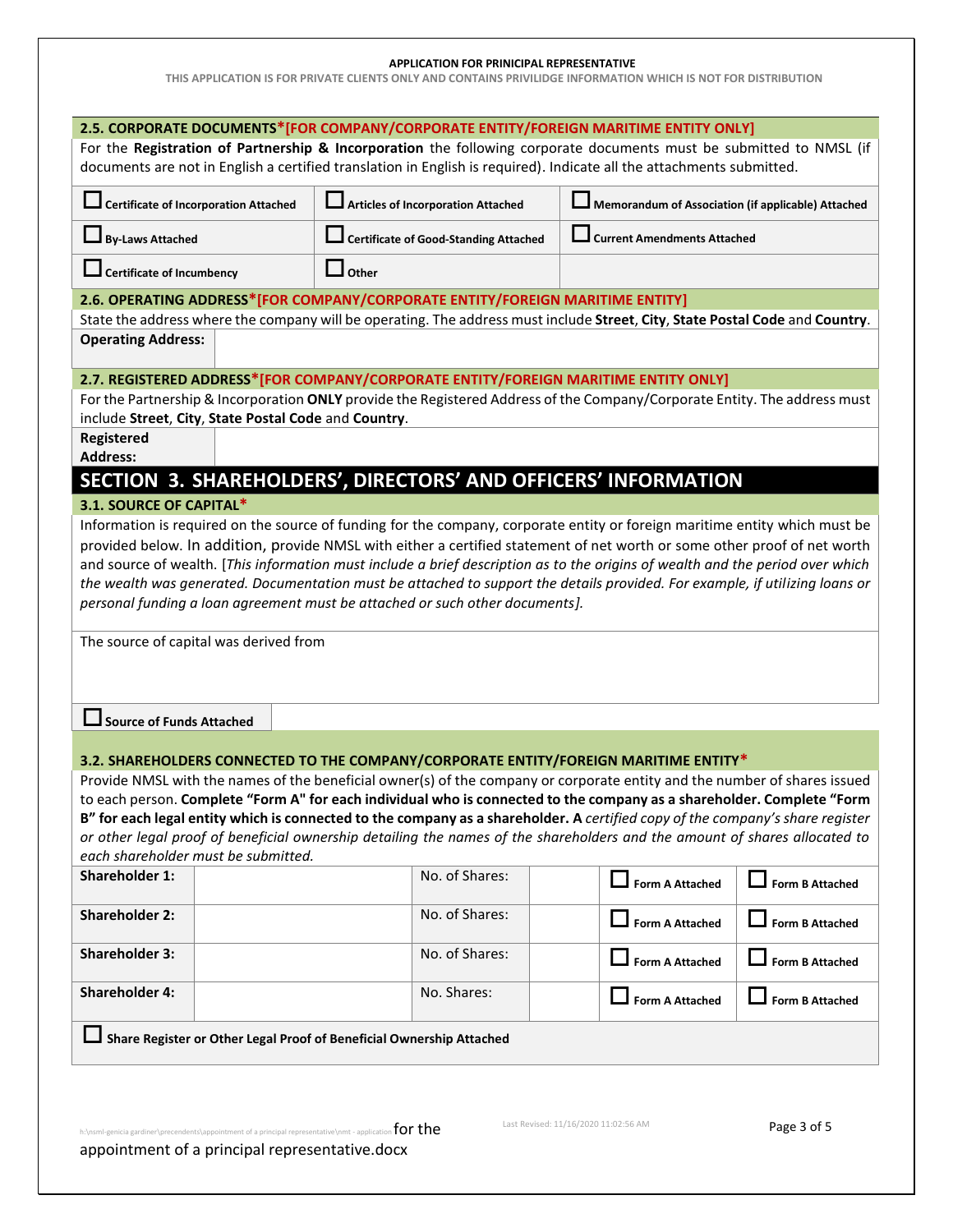**THIS APPLICATION IS FOR PRIVATE CLIENTS ONLY AND CONTAINS PRIVILIDGE INFORMATION WHICH IS NOT FOR DISTRIBUTION**

|                                                                                                                        | 3.3. DIRECTORS CONNECTED TO THE COMPANY/CORPORATE ENTITY/FOREIGN MARITIME ENTITY* |                                                                                                                                                                     |        |                                                                                                                            |                        |                        |  |  |  |
|------------------------------------------------------------------------------------------------------------------------|-----------------------------------------------------------------------------------|---------------------------------------------------------------------------------------------------------------------------------------------------------------------|--------|----------------------------------------------------------------------------------------------------------------------------|------------------------|------------------------|--|--|--|
| Provide NMSL with the names of the directors are connected to the company or corporate entity. Complete "Form A" for   |                                                                                   |                                                                                                                                                                     |        |                                                                                                                            |                        |                        |  |  |  |
| each individual who is connected to the company as a director or complete "Form B" for each legal entity which will be |                                                                                   |                                                                                                                                                                     |        |                                                                                                                            |                        |                        |  |  |  |
| connected to the company/corporate entity as a director.                                                               |                                                                                   |                                                                                                                                                                     |        |                                                                                                                            |                        |                        |  |  |  |
| Director 1:                                                                                                            |                                                                                   |                                                                                                                                                                     |        |                                                                                                                            | <b>Form A Attached</b> | <b>Form B Attached</b> |  |  |  |
| <b>Director 2:</b>                                                                                                     |                                                                                   |                                                                                                                                                                     |        |                                                                                                                            | <b>Form A Attached</b> | <b>Form B Attached</b> |  |  |  |
| Director 3:                                                                                                            |                                                                                   |                                                                                                                                                                     |        |                                                                                                                            | $\Box$ Form A Attached | <b>Form B Attached</b> |  |  |  |
| Director4:                                                                                                             |                                                                                   |                                                                                                                                                                     |        |                                                                                                                            | <b>Form A Attached</b> | <b>Form B Attached</b> |  |  |  |
|                                                                                                                        |                                                                                   |                                                                                                                                                                     |        | 3.4. OFFICERS CONNECTED TO THE COMPANY/CORPORATE ENTITY/FOREIGN MARITIME ENTITY                                            |                        |                        |  |  |  |
|                                                                                                                        |                                                                                   |                                                                                                                                                                     |        | Provide NMSL with the names of the officers connected to the company (If applicable). If the company have officers         |                        |                        |  |  |  |
|                                                                                                                        |                                                                                   |                                                                                                                                                                     |        | (President, Secretary, Managing Director, etc.) please indicate below. NMSL will provide Secretarial services if a company |                        |                        |  |  |  |
|                                                                                                                        | secretary is not identified below.                                                |                                                                                                                                                                     |        |                                                                                                                            |                        |                        |  |  |  |
| Officer 1:                                                                                                             |                                                                                   |                                                                                                                                                                     | Title: |                                                                                                                            | <b>Form A Attached</b> | <b>Form B Attached</b> |  |  |  |
| Officer 2:                                                                                                             |                                                                                   |                                                                                                                                                                     | Title: |                                                                                                                            | <b>Form A Attached</b> | <b>Form B Attached</b> |  |  |  |
| Officer 3:                                                                                                             |                                                                                   |                                                                                                                                                                     | Title: |                                                                                                                            | <b>Form A Attached</b> | <b>Form B Attached</b> |  |  |  |
| Office 4:                                                                                                              |                                                                                   |                                                                                                                                                                     | Title  |                                                                                                                            | <b>Form A Attached</b> | <b>Form B Attached</b> |  |  |  |
|                                                                                                                        |                                                                                   | SECTION 4. MANAGING AGENT (IF APPLICABLE)                                                                                                                           |        |                                                                                                                            |                        |                        |  |  |  |
|                                                                                                                        | 4.1. APPOINTMENT OF A MANAGING AGENT                                              |                                                                                                                                                                     |        |                                                                                                                            |                        |                        |  |  |  |
|                                                                                                                        |                                                                                   |                                                                                                                                                                     |        | NMSL will only accept instructions signed by the beneficial owner(s) and/or directors of the company or corporate entity   |                        |                        |  |  |  |
|                                                                                                                        |                                                                                   |                                                                                                                                                                     |        | unless a Managing Agent is appointed to provide instructions. Indicate if a managing agent will be appointed.              |                        |                        |  |  |  |
| <b>Managing Agent</b><br>Appointed:                                                                                    |                                                                                   | Yes                                                                                                                                                                 |        | <b>No</b>                                                                                                                  |                        |                        |  |  |  |
|                                                                                                                        | <b>4.2. MANAGING AGENT INFORMATION</b>                                            |                                                                                                                                                                     |        |                                                                                                                            |                        |                        |  |  |  |
|                                                                                                                        |                                                                                   |                                                                                                                                                                     |        | Provide NMSL with the name of your managing agent. Complete "Form A" if the Managing Agent is an individual. Complete      |                        |                        |  |  |  |
|                                                                                                                        |                                                                                   | "Form B" if the Managing Agent is a company.                                                                                                                        |        |                                                                                                                            |                        |                        |  |  |  |
|                                                                                                                        | <b>Managing Agent's Name:</b>                                                     |                                                                                                                                                                     |        |                                                                                                                            |                        |                        |  |  |  |
| <b>Form A Attached</b>                                                                                                 |                                                                                   |                                                                                                                                                                     |        | <b>Form B Attached</b>                                                                                                     |                        |                        |  |  |  |
|                                                                                                                        |                                                                                   |                                                                                                                                                                     |        | SECTION 5. MAILING ADDRESS FOR CORRESPONDENCES AND INVOICES                                                                |                        |                        |  |  |  |
|                                                                                                                        | 5.1. MAILING AND EMAIL ADDRESSES*                                                 |                                                                                                                                                                     |        |                                                                                                                            |                        |                        |  |  |  |
|                                                                                                                        |                                                                                   |                                                                                                                                                                     |        | Indicate the mailing and email addresses and fax numbers for correspondences and invoices. The mailing address must        |                        |                        |  |  |  |
|                                                                                                                        |                                                                                   |                                                                                                                                                                     |        | include Street, City, State Postal Code and Country. Indicate the contact person below.                                    |                        |                        |  |  |  |
| <b>Mailing Address:</b>                                                                                                |                                                                                   |                                                                                                                                                                     |        |                                                                                                                            |                        |                        |  |  |  |
| <b>Email Address:</b>                                                                                                  |                                                                                   |                                                                                                                                                                     |        |                                                                                                                            |                        |                        |  |  |  |
| <b>Fax Number:</b>                                                                                                     |                                                                                   |                                                                                                                                                                     |        |                                                                                                                            |                        |                        |  |  |  |
| <b>Contact Name:</b>                                                                                                   |                                                                                   |                                                                                                                                                                     |        |                                                                                                                            |                        |                        |  |  |  |
|                                                                                                                        |                                                                                   |                                                                                                                                                                     |        |                                                                                                                            |                        |                        |  |  |  |
|                                                                                                                        |                                                                                   |                                                                                                                                                                     |        | Last Revised: 11/16/2020 11:02:56 AM                                                                                       |                        |                        |  |  |  |
|                                                                                                                        |                                                                                   | h:\nsml-genicia gardiner\precendents\appointment of a principal representative\nmt - application $\text{for the}$<br>appointment of a principal representative.docx |        |                                                                                                                            |                        | Page 4 of 5            |  |  |  |